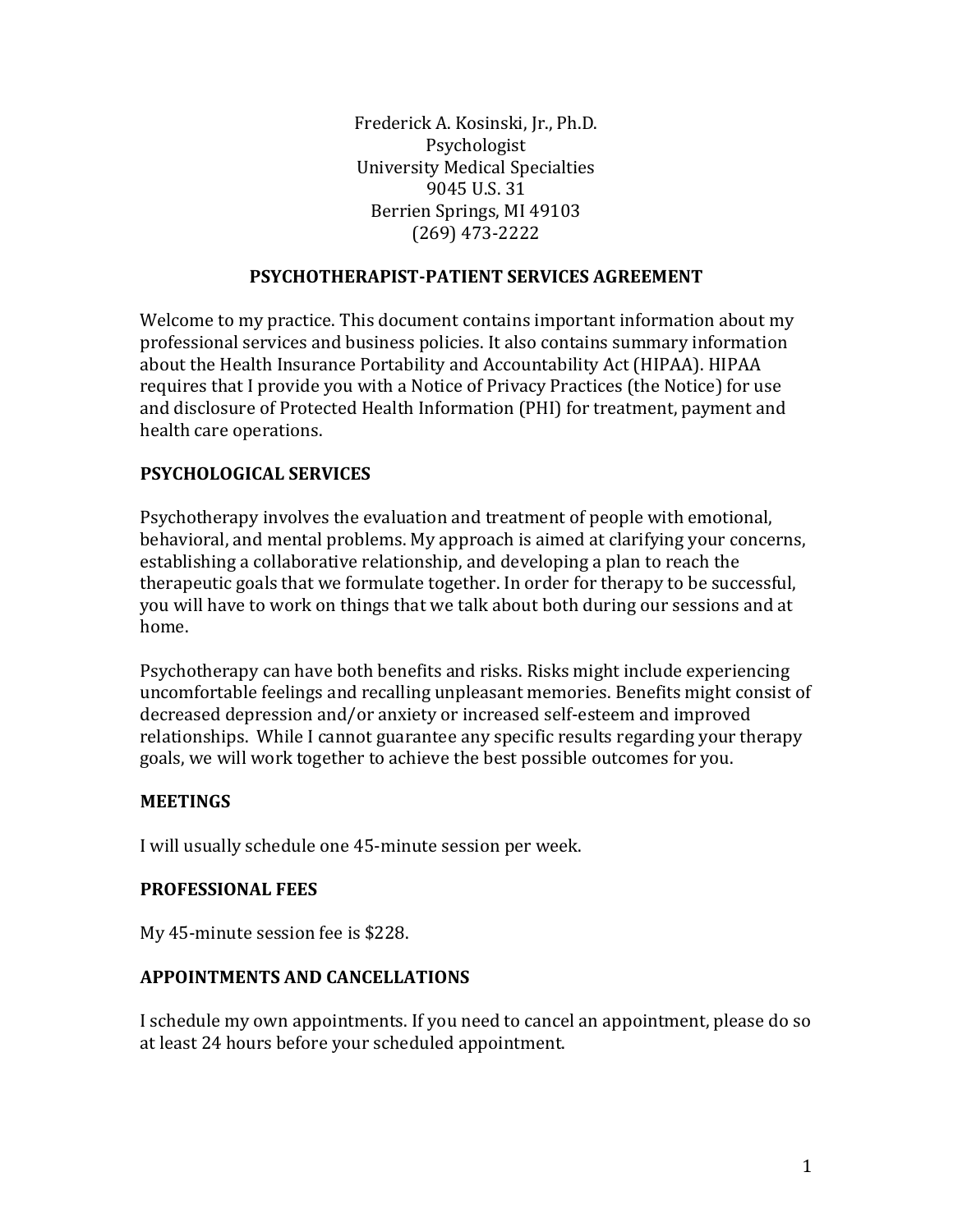### **CONTACTING ME**

I cannot always be reached by phone immediately. You may leave routine messages (i.e., to cancel or reschedule appointments at the University Medical Center at 269- 473-2222.

#### **EMERGENCIES**

In emergencies, you may either attempt to call me on my cell phone (269-757-2154) or call the University Medical Center (269-473-2222) to have them contact me. If you are unable to reach me and feel that you can't wait for me to return your call you should call 911 or go to the nearest emergency room and ask for the mental health clinician on call.

# **LIMITS ON CONFIDENTIALITY**

The law protects the privacy of all communications between a patient and a psychologist. In most situations, I can only release information about your treatment to others if you sign a written Authorization form that meets certain legal requirements imposed by HIPAA.

I may use or disclose PHI without your consent or authorization in the following circumstances:

- 1. *Child Abuse* If I have reasonable cause to suspect child abuse or neglect, I must report this suspicion to the appropriate authorities as required by law.
- 2. *Adult or Domestic Abuse*  If I have reasonable cause to suspect that you have been criminally abused, I must report this suspicion to the appropriate authorities as required by law.
- 3. *Health Oversight Activities*  If I receive a subpoena or other lawful request from the Department of Health or the Michigan Board of Psychology, I must disclose the relevant PHI.
- 4. *Judicial or Administrative Proceedings*  If you are involved in a court proceeding and a request is made for information about your diagnosis and treatment or the records thereof, such information is privileged under state law, and I will not release information without authorization or a court order.
- 5. *Serious Threat to Health or Safety*  If you communicate to me a threat of physical violence against a reasonably identifiable third person and you have the intent and ability to carry out the threat in the foreseeable future, I may disclose relevant PHI and take the reasonable steps permitted by law to prevent the threatened harm from occurring. This may involve notifying the potential victim and contacting the police and/or seeking hospitalization for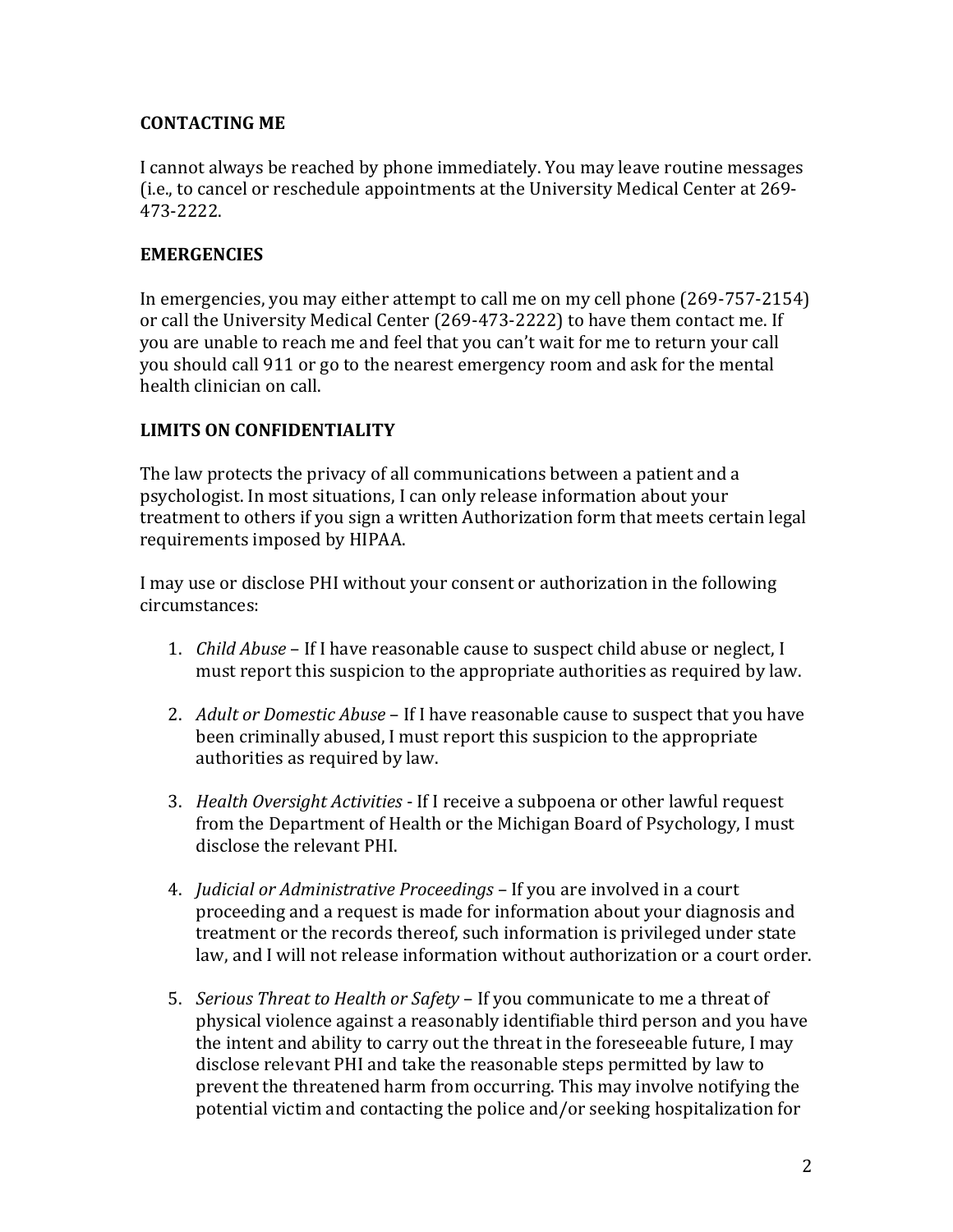you. If I believe that there is imminent risk that you will inflict serious physical harm on yourself (i.e., commit suicide), I may disclose information in order to protect you. This may involve seeking hospitalization for you or contacting family members or others who can help provide protection.

6. *Worker's Compensation* – I may disclose PHI regarding you to comply with laws relating to worker's compensation or other similar programs that provide benefits for work-related injuries or illness.

In addition, if you were to file a complaint or lawsuit against me, I may disclose relevant information regarding you and your treatment in order to defend myself.

# **PROFESSIONAL RECORDS**

You should be aware that I keep Protected Health Information about you in your Clinical Record. Your Clinical Record includes information about your reasons for seeking therapy, a description of the ways in which your problem impacts your life, your diagnosis, the goals that we set for treatment, your progress toward those goals, your medical and social history, your treatment history, any past treatment records that I receive from other providers, reports of any professional consultations, your billing records, and any reports that have been sent to anyone, including reports to your insurance carrier.

You may examine and/or receive a copy of your Clinical Record if you request it in writing. I recommend that you initially review them in my presence or have them forwarded to another mental health professional so you can discuss the contents.

# **PATIENT RIGHTS**

HIPAA provides you with a number of safeguards with regard to your Clinical Records and protected health information. These rights are outlined in detail in the **HIPAA NOTICE FORM**. In general, the **HIPAA NOTICE FORM** specifies how PHI can be used and when it can be disclosed and under what conditions. In addition, it specifies patient's rights and psychologist's duties. I am happy to discuss your rights with you.

# **MINORS & PARENTS**

Patients under 18 years of age and their parents should be aware that the law may allow parents to examine their child's treatment records. They should also be aware that patients over 14 can consent to (and control access to information about) their own treatment, although that treatment cannot extend beyond 12 sessions or 4 months.

It is usually my policy to request an agreement from any patient between 14 and 18 and his or her parents that I be permitted to share general information with parents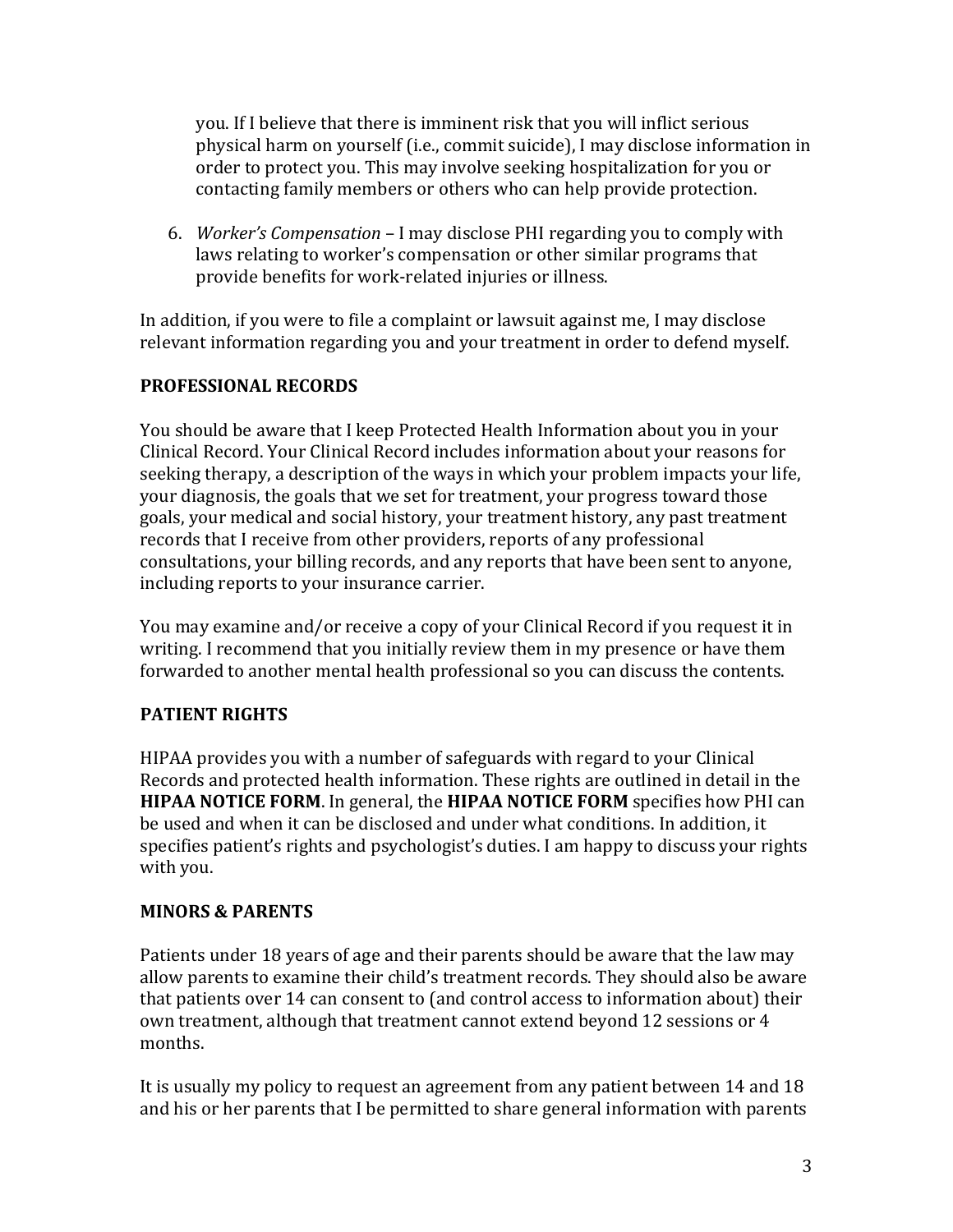about the progress of treatment and the child's attendance at scheduled sessions. Any other communication will require the child's authorization unless the child is in danger or is a danger to someone else.

### **BILLING AND PAYMENTS**

You will be expected to pay for each session at the time that it is held, unless we agree otherwise or unless you have insurance coverage that requires another arrangement.

### **INSURANCE REIMBURSEMENT**

If you have a health insurance policy, it will usually provide some coverage for mental health treatment. I will provide whatever assistance that I can in helping you receive the benefits to which you are entitled, however, you (not your insurance company) are responsible for full payment of your fees.

You should carefully read the section in your insurance coverage booklet that describes mental health services. If you have questions about the coverage, call your plan administrator.

"Managed Health Care" plans such as HMOs and PPOs often require authorization before they provide reimbursement for mental health services. These plans are often limited to short-term treatment approaches and it may be necessary to seek approval for more therapy after a certain number of sessions. (Some managed-care plans will not allow me to provide services after insurance benefits end. If this is the case, I will do my best to find another provider who will help you continue your psychotherapy.)

You should be aware that your contract with your health insurance company requires that I provide it with a clinical diagnosis. In addition, sometimes I am required to provide additional clinical information such as treatment plans or summaries, or copies of your entire Clinical Record. By signing this **AGREEMENT**, you agree that I can provide requested information to your carrier.